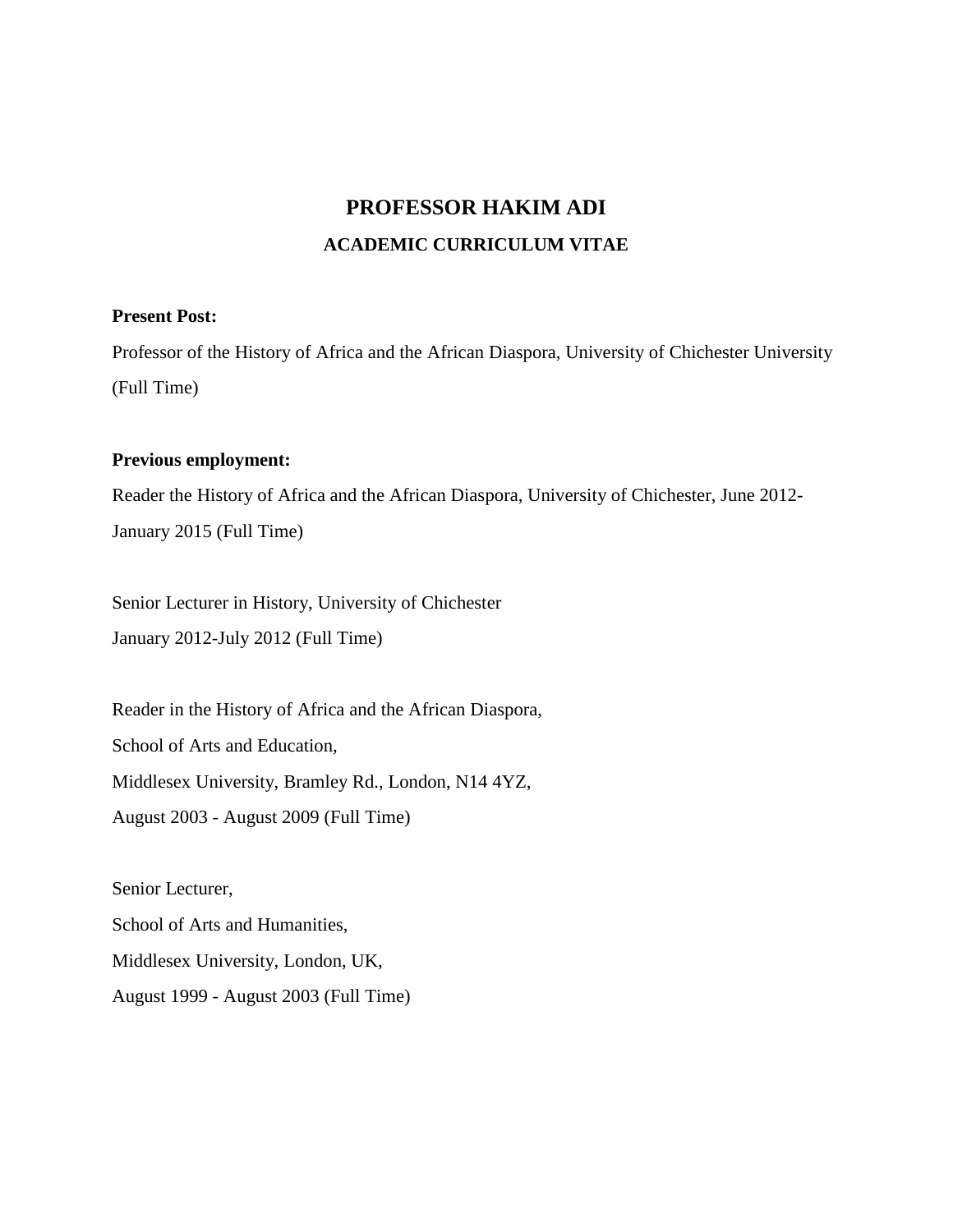Lecturer in African and Black British History, School of History and Politics, Middlesex University, London, UK, August 1996 -August 1999 (Full Time)

Part-time Lecturer, School of History and Politics, Middlesex University, London, UK, August 1995-August 1996

### **Institutions Attended and Qualifications:**

Doctorate of Philosophy, African History, School of Oriental and African Studies, University of London, 1987-1994 Thesis title: West African Students and West African Nationalism in Britain (awarded by London University, 1994)

Certificate of Education (Further Education), Garnett College, London 1985-1986 (awarded by CNAA, 1986)

Bachelor of Arts,

School of Oriental and African Studies, University of London, 1976-1979 Combined Honours: African History/Social Anthropology (Degree awarded by London University, 1979)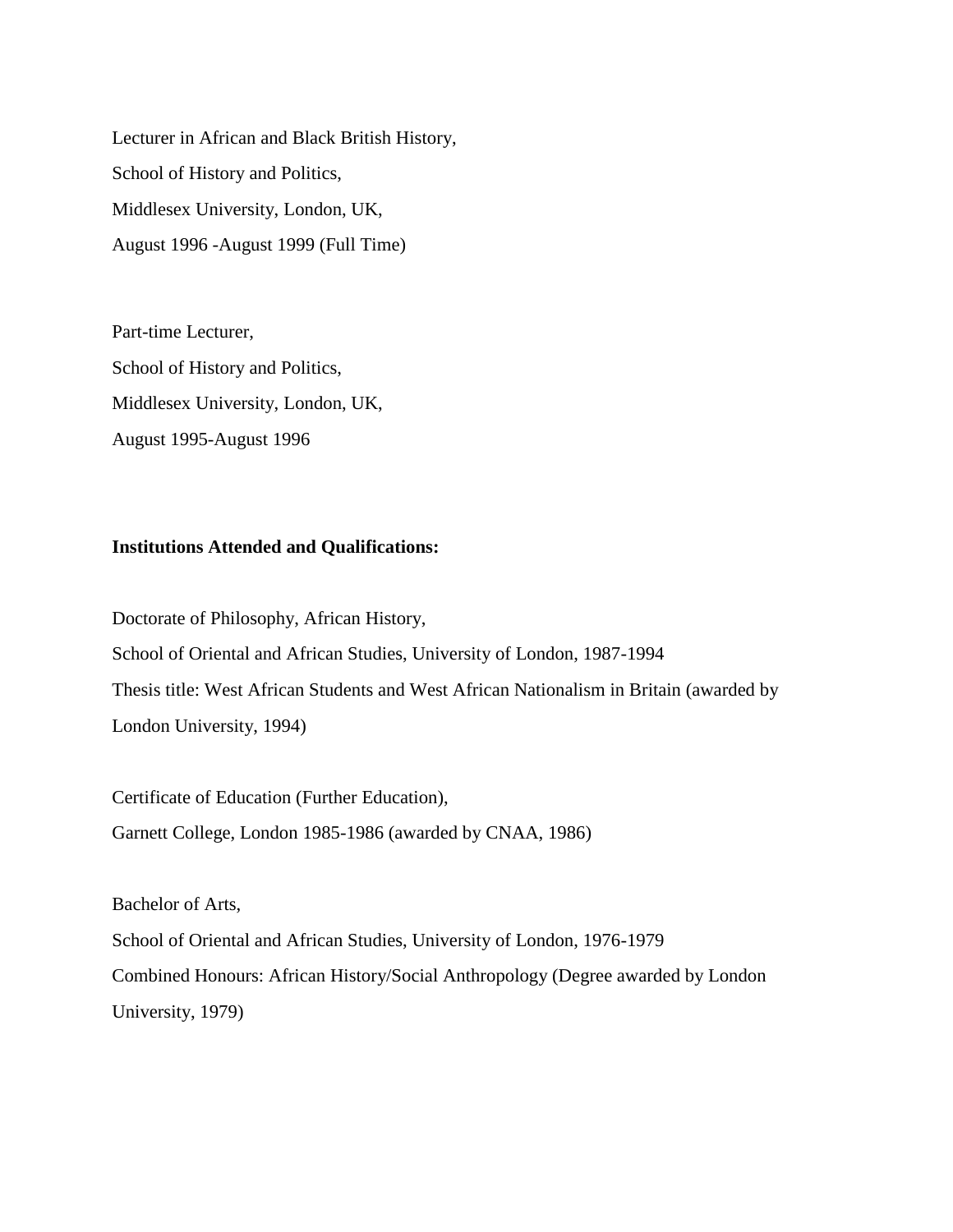### **Membership of Professional Bodies:**

Trustee, Black Cultural Archives, London

Member of Editorial Working Group, *Review of African Political Economy*

Member of Editorial Board, Pan-African University Press

Member of Editorial Board, *Journal of Labor and Society*

Member of International Advisory Board, Black Canadian Studies Association

Associate Editor, *The African and Diasporic Cultural Studies Series*, University of Toronto Press Member of H-Black Europe Advisory Board

### **Research and scholarly output:**

#### **Books**

*Pan-Africanism: A History* (London: Bloomsbury, Published 2018) *Introduction to Black British History* (London: Penguin, forthcoming)

*Pan-Africanism and Communism: The Communist International, Africa and the African Diaspora 1919-1939* (Trenton: Africa World Press, 2013)

*West Africans in Britain 1900-1960: Nationalism, Pan-Africanism and Communism* (London: Lawrence and Wishart, 1998)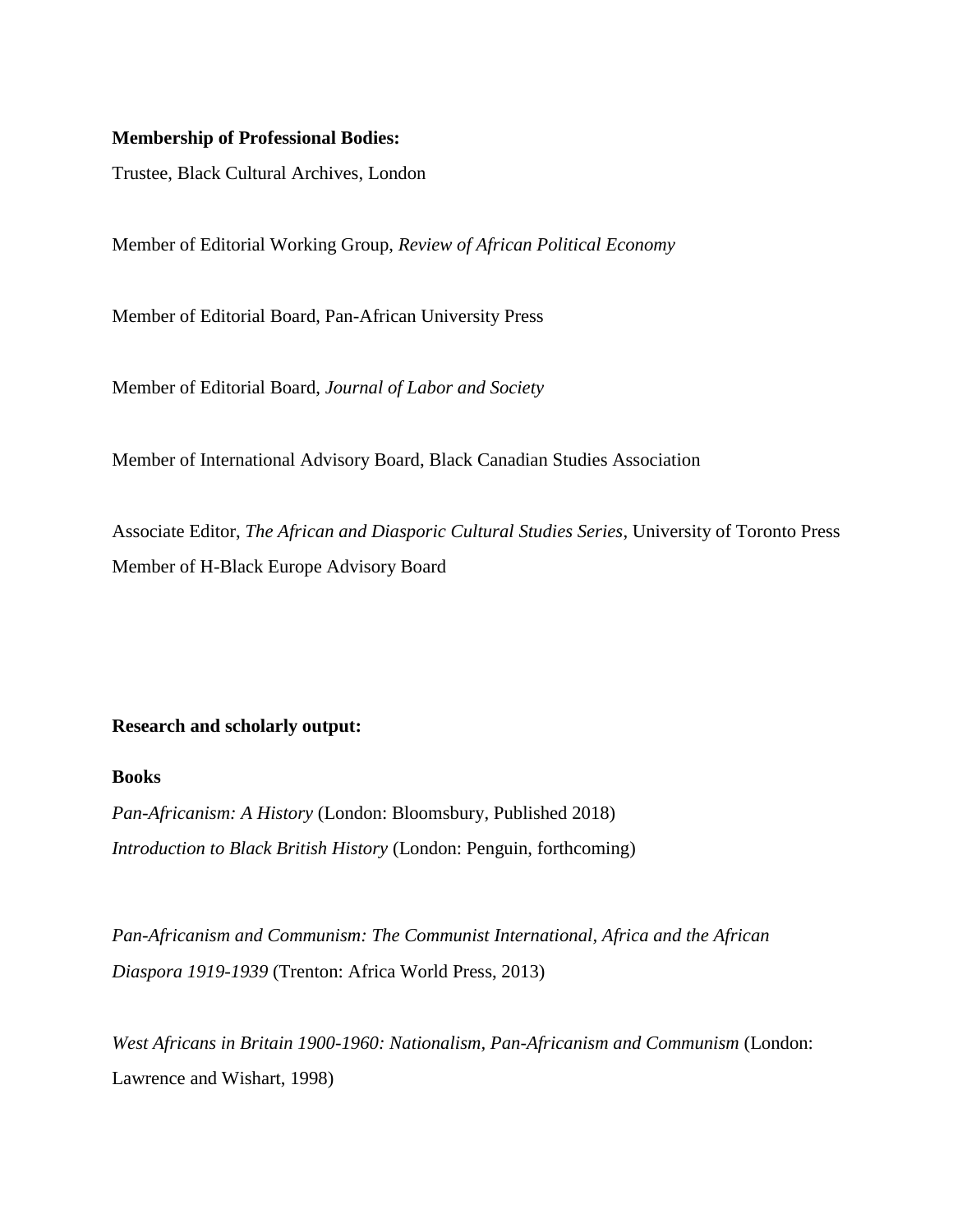#### **Edited Books**

*New Perspectives on Black British History* (London: Zed Press, forthcoming)

#### **Co-authored Books**

(With M. Sherwood) *Pan-African History – Political Figures from Africa and the Diaspora from 1787* (London/New York: Routledge, 2003)

(With M. Sherwood) *The 1945 Manchester Pan-African Congress Revisited* (London: New Beacon Books, 1995)

### **Co-edited Books**

(With C. Bressey) *Belonging in Europe – The African Diaspora and Work* (London: Routledge, 2010)

#### **Chapters in Books**

'Pan-Africanism: An Ideology and a Movement,' in J. Byfield and D. Hodgson (eds.) *Global Africa: Into the Twenty-First Century* (Stanford: University of California Press, 2017) 'Os estudantes africanos e a atividade anticolonial no Reino Unido, 1900-1965,' in C. Castelo and M. B. Jerónimo (eds.) *Casa dos Estudantes do Império: Dinâmicas coloniais, conexōes transnacionais* (Lisboa: Edições 70, 2017)

'African Political Thinkers, Pan-Africanism and the Politics of Exile, c.1850-1970,' in S. Manz and P.Panayi (eds.) *Refugees and Cultural Transfer in Britain* (London: Routledge, 2013)

'Amy Ashwood Garvey and the Nigerian Progress Union,' in J. Byfield (ed.) *Gendering the African Diaspora* (Bloomington: Indiana University Press, 2010) pp.199-219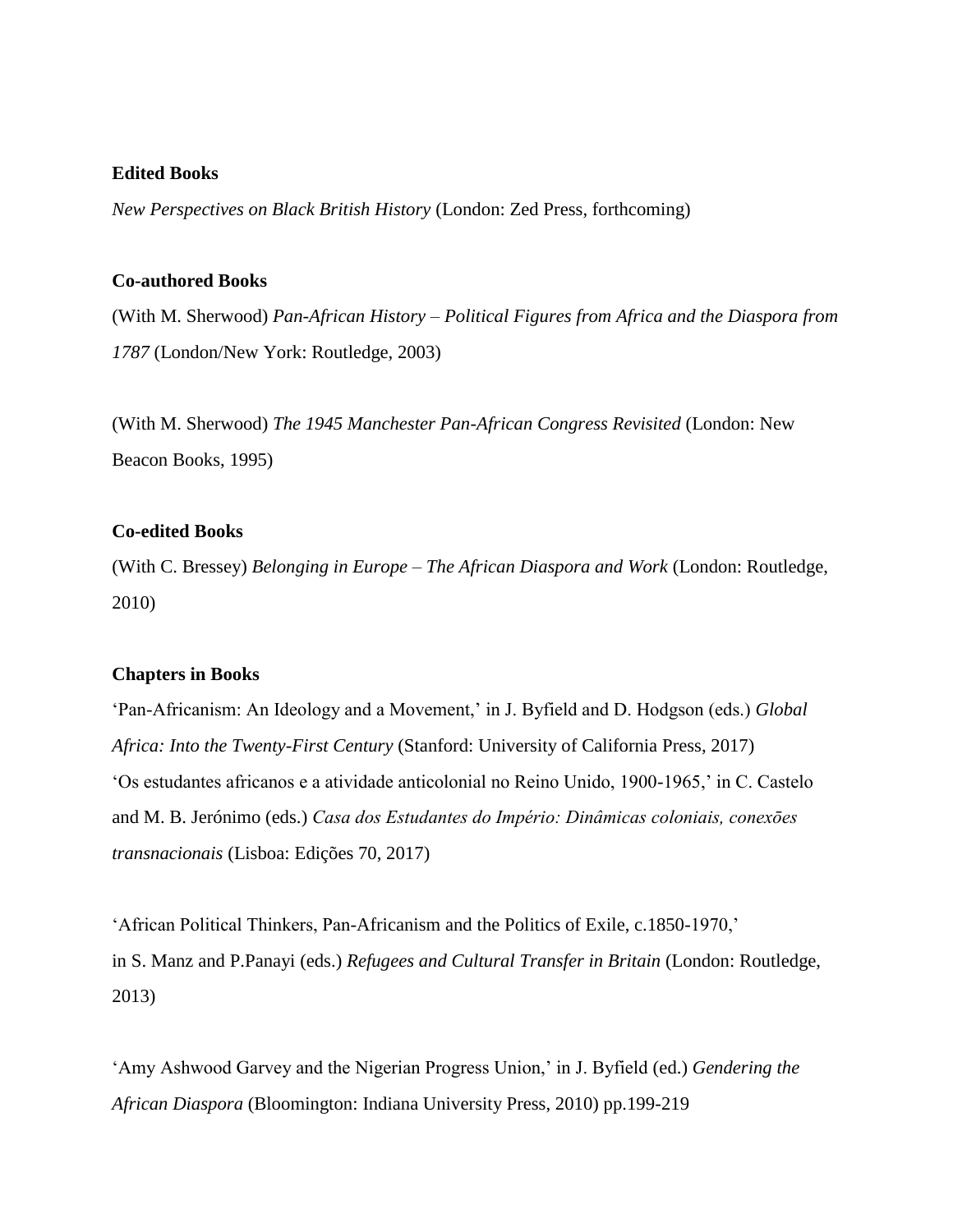'Communism and Black Liberation,' in Michael O. West, Fanon C. Wilkins and William G. Martin (eds.) *The Black International: From Toussaint to Tupac* (North Carolina University Press, 2009) pp.155-79

'George Padmore and the 1945 Manchester Pan-African Congress,' in F. Baptiste and R. Lewis (eds.) *George Padmore: Pan-African Revolutionary* (Kingston: Ian Randle Publishers, 2008) pp.66-97

'The Sons of Africa', in A. Torrington et al, (eds.) *Equiano: Enslavement, Resistance and Abolition*, (Birmingham: The Equiano Society and Birmingham Museums & Art Gallery, 2007) pp. 78-84

'Black People in Britain,' in D. Hamilton and R.J. Blyth (eds.) *Representing Slavery*, (London: Lund Humphries, 2007) pp.92-102

'Fragments in the History of the Visual Culture of Anti-colonial Struggle' (with Anandi Ramamurthy) in S. Faulkner and A. Ramamurthy (eds.) *Visual Culture and Decolonisation in Britain* (Aldershot: Ashgate, 2006) pp.237-263

'The African Diaspora and Anti-Colonialism in Africa' in T. Falola (ed). *The Dark Webs: Perspectives on Colonialism in Africa*, (Durham, NC: Carolina Academic Press, 2005) pp.75-97

'In the Heart of the Empire: Nigerian Anti-Colonial Activity in Britain 1900-60' in T. Falola (ed) *Nigeria in the 20th Century* (Durham, NC: Carolina Academic Press, 2002) pp.315- 333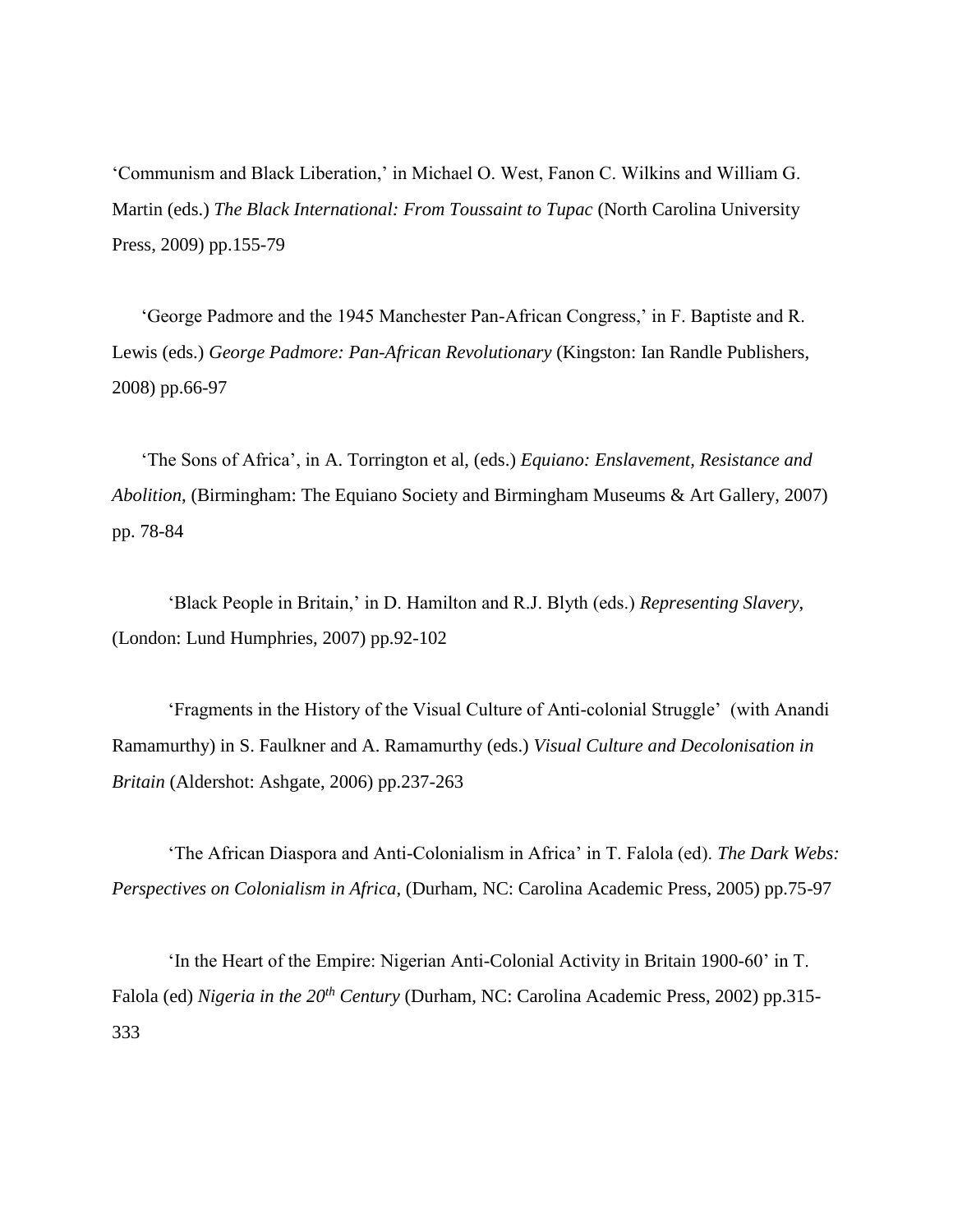'West Africans and Political Identity in Britain 1900-60' in M.Christian (ed) *Black Identity in the*  $20^{th}$  *Century* (London: Hansib, 2002) pp.33-59

'West Africans and the Communist Party in the 1950s,' in K. Morgan et al (eds.) *Opening the Books* (London: Pluto, 1995) pp. 176-195

'West African Students in Britain 1900-1960,' in d. Killingray (ed.) *Africans in Britain* (London: Frank Cass, 1994) pp.107-109

### **Entries in Reference Works**

Pan-Africanism in *Palgrave Encyclopedia of Imperialism and Anti-Imperialism* (London: Palgrave, Forthcoming)

Bandele Omoniyi Committee of African Organisations Communism Ladipo Solanke Negro Welfare Association Union of Students of African Descent West African Students' Union

In D. Dabydeen, J. Gilmore & C. Jones, *Oxford Companion to Black British History* (Oxford: Oxford University Press, 2007)

'Ethiopia since 1991' and 'Nationalism and Anti-Colonialism' in K.Shillington, (ed.) *Encyclopedia of African History* (London: Fitzroy Dearborn, 2005)

Paul Robeson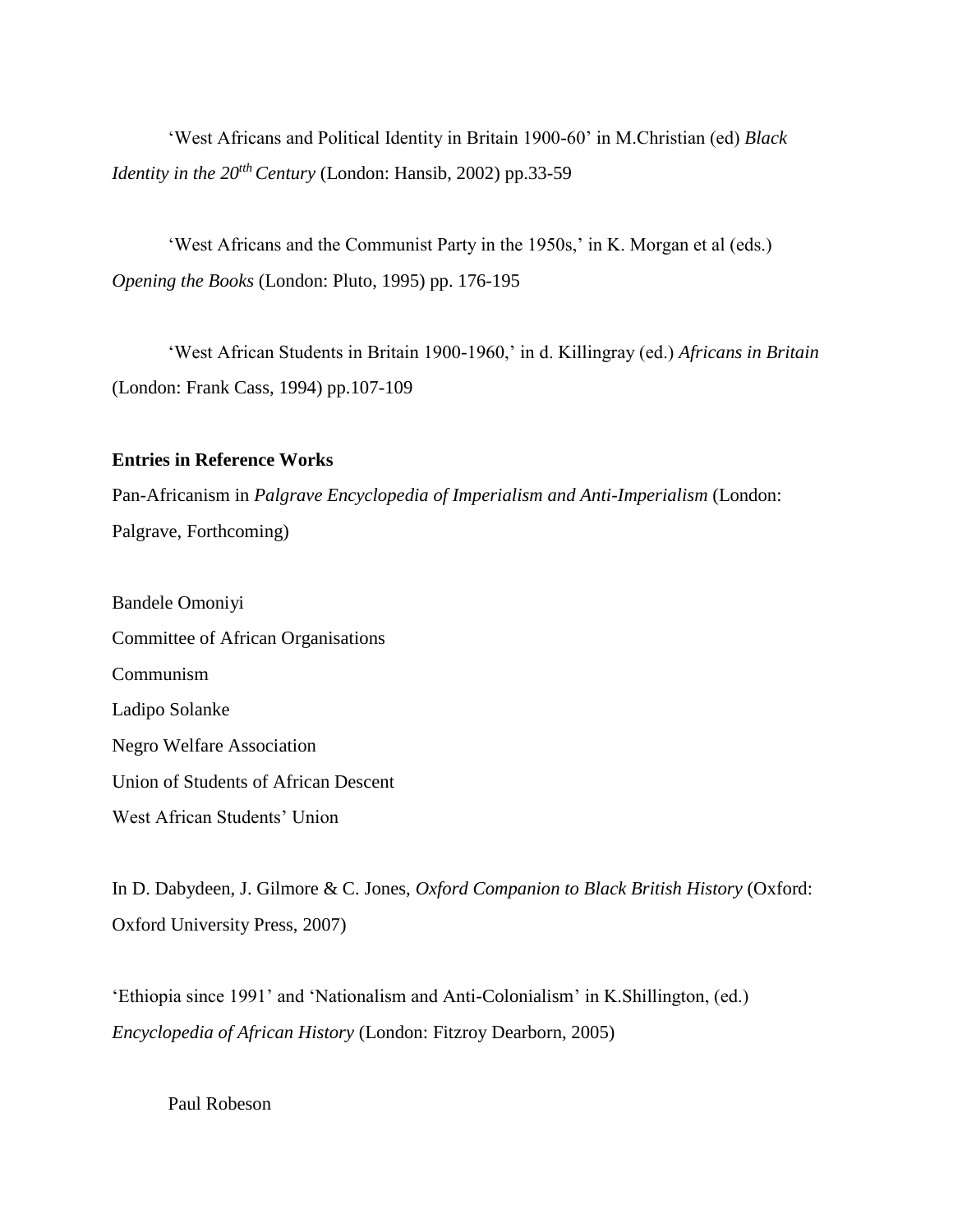Oladipo Solanke Bandele Omoniyi

In *Oxford Dictionary of National Biography* (Oxford: Oxford University Press, 2004)

### **Refereed Articles in Academic Journals**

'The Russian Revolution, Africa and the Diaspora,' *Socialist History,* 52, (Autumn 2017) pp.10- 17.

'The Comintern and Black Workers in Britain and France, 1919-1937,' *Immigrants and Minorities* vol. 28, nos. 2-3, (2010) pp.224-245

'Pan-Africanism and Communism: the Comintern, the 'Negro Question' and the First International Conference of Negro Workers, Hamburg 1930,' in *African and Black Diaspora* vol. 1, no.2, (2008) pp.237-255

'Combating Racism and the Issue of Reparations,' *International Journal of African Renaissance Studies,* vol. 2, no. 2 (2007) pp.250-254

'The New Imperialism,' in *Radical History Review*, 95 (2006) pp.108-115

'Forgotten Comrade? Desmond Buckle - An African Communist in Britain,' *Science and Society,* vol. 70, no.1 (2006) pp. 2-46

'The African Diaspora, "Development" and Modern African Political Theory' in *Review of African Political Economy*, vol. 29 no.92 (2002) pp.237-251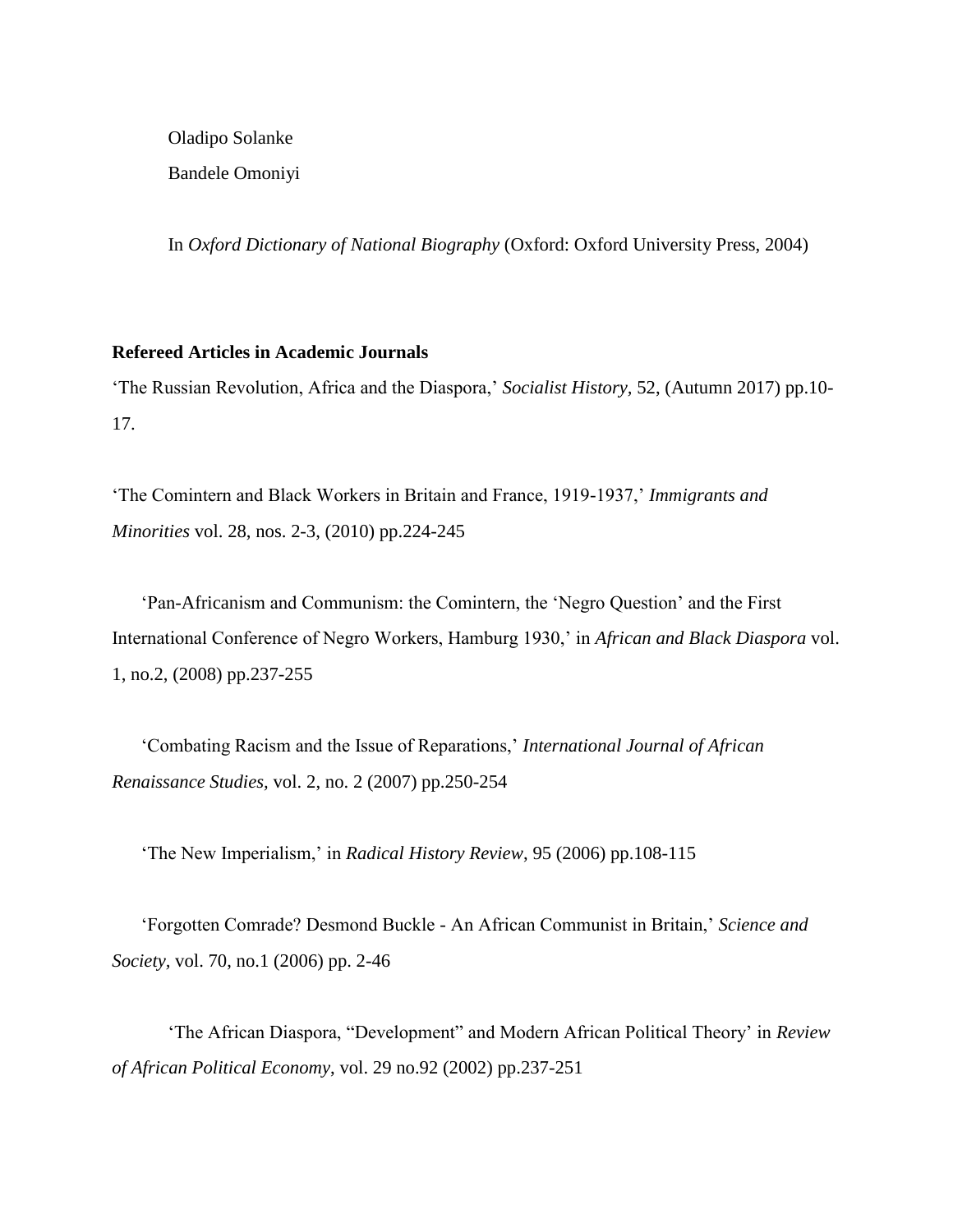'Pan-Africanism and West African Nationalism in Britain' in *African Studies Review*, vol.43, no.1 (2002) pp. 69-82

'The Communist Movement in West Africa', *Science and Society,* vol.61, no.1 (Spring 1997) pp. 94-99

'West African Students in Britain 1900-1960 - The Politics of Exile', *Immigrants and Minorities*, vol.12 no.3, (1993) pp.107-129

'Bandele Omoniyi – A Neglected Nigerian Nationalist', *African Affairs*, vol.90 no.361 (1991) pp.581-607

### **Book Reviews**

*Black and British: A Forgotten History*, David Olusoga, in *The Spectator*, 14 January 2017

*Malcolm X at Oxford Union: Racial Politics in a Global Era,* Saladin Ambar, in *Times Higher Education,* 12 June 2014, p.49

*Africa's 'Agitators' – Militant Anti-Colonialism in Africa and the West, 1918-1939*, Jonathan Derrick, in *Journal of Imperial and Commonwealth History*, Vol. 32, No.2 (2009) pp.347-348

*American Africans in Ghana: Black Expatriates and the Civil Rights Era*, Kevin Gaines, in *The American Historical Review,* Vol. 112, No.1 (2006) p.318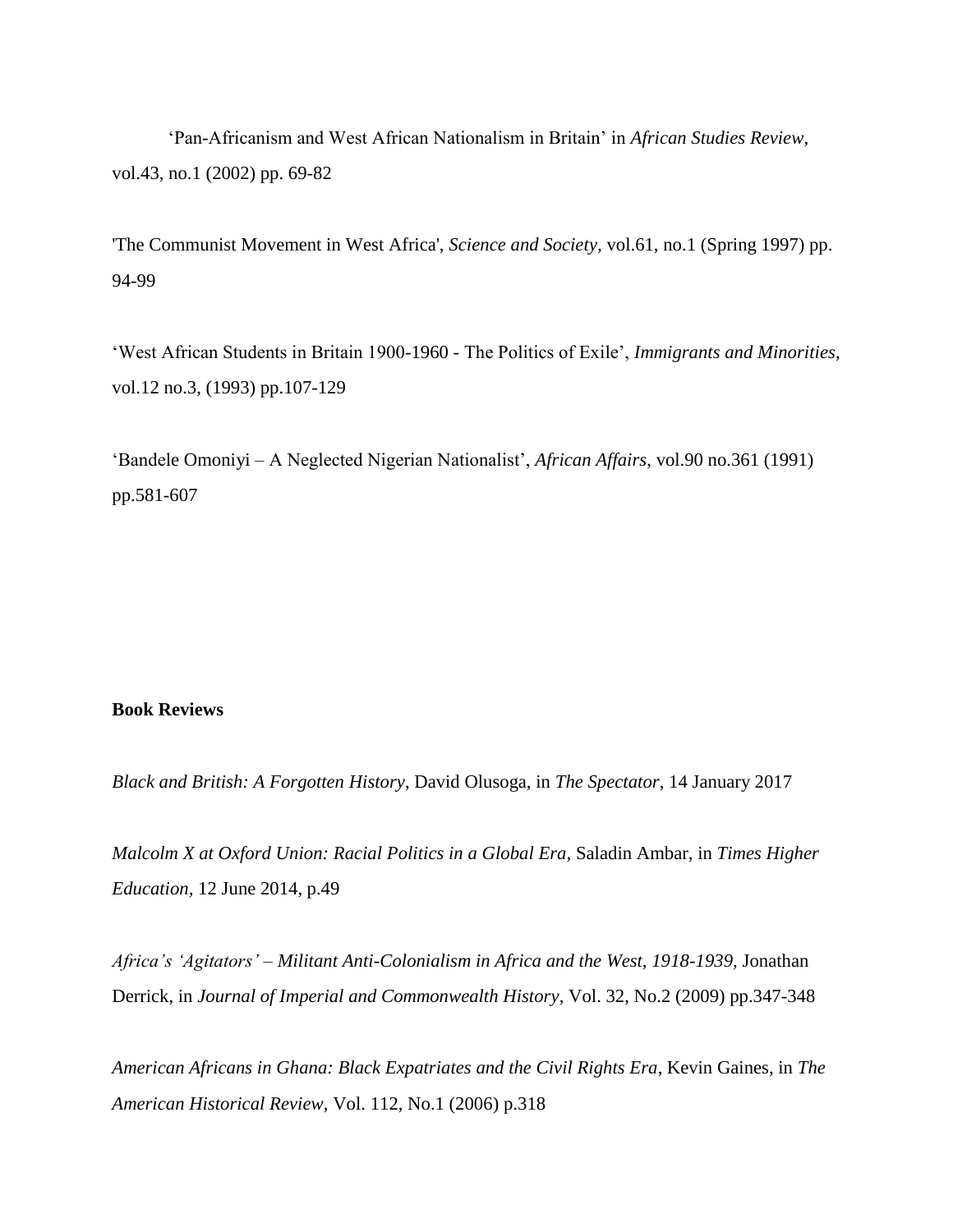*Thomas Hodgkin – Letters From Africa 1947-1956*, Elizabeth Hodgkin and Michael Wolfers (eds), *in Race & Class*, Vol. 43, No.4 (2002) pp.86-88

*Black Edwardians,* J. Green, in *International Journal of African Historical Studies* Vol. 31, No. 3 (1998) p.661

*Pan-African Chronology*, E. Jenkins, in *Journal of African History*, Vol. 38 (1997) pp.174-5 *Anticolonialism in British Politics*, S. Howe, in *Socialist History*, 9, (1996) pp.102-5

*The Role of African Student Movements in the Political and Social Evolution of Africa 1900- 1975,* UNESCO, in *Journal of African History*, Vol. 36 (1995) pp.523-4

### **Presentation/Papers**

#### **Selected Keynote and Guest Lectures**

Windrush Anniversary Lecture, University of Oxford, June 2018

'Pan-Africanism and Communism, the October Revolution, Africa and the African Diaspora.' The Red and the Black: the Russian Revolution and the Black Atlantic conference, University of Central Lancashire, 2017

'Pan-Africanism, Communism and Anti-colonialism,' University of Cambridge, 2017

'The Russian Revolution's Impact on Africa and the Diaspora,' University of Leipzig, Germany, 2017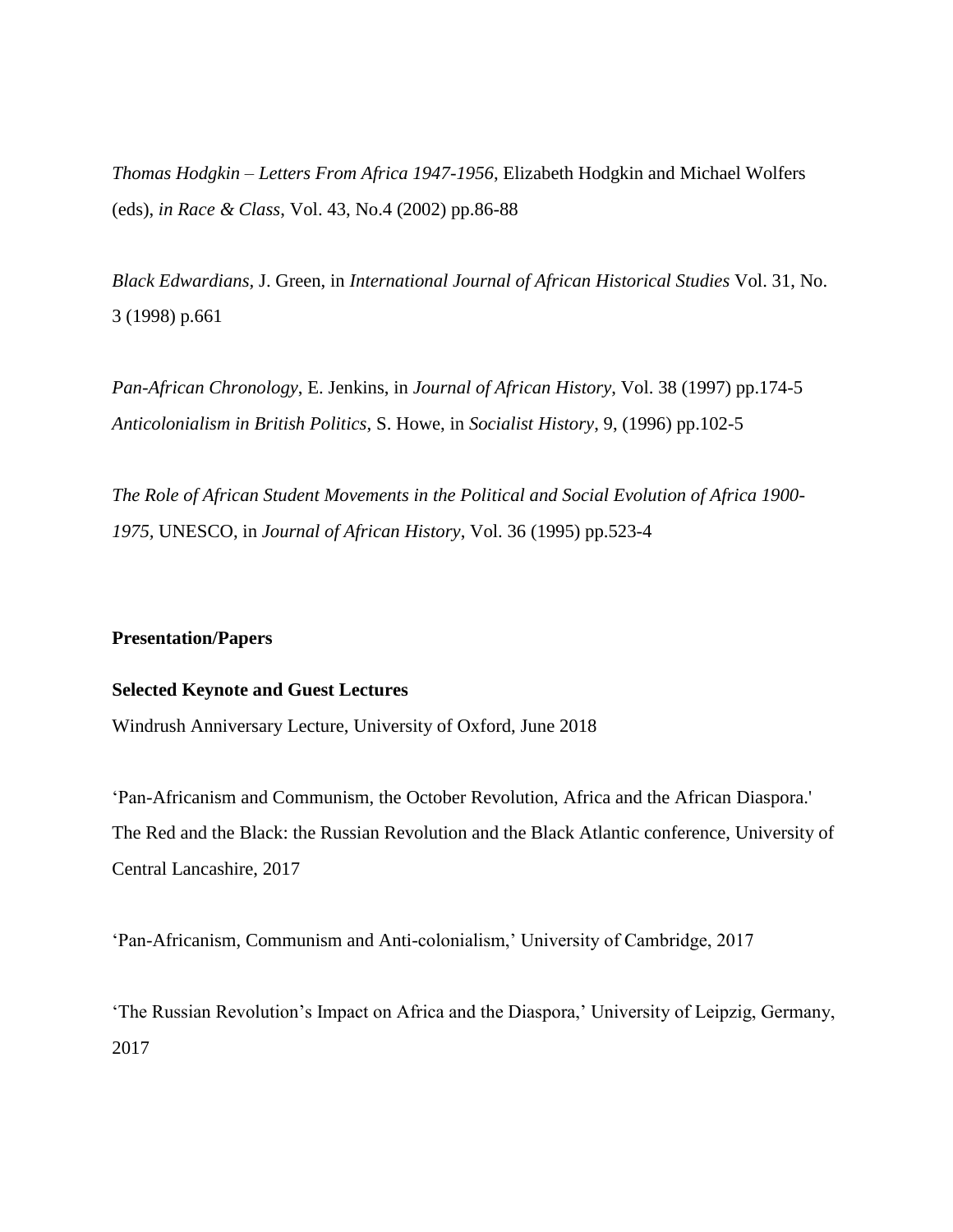'Nationalism, Pan-Africanism and Communism,' Legacies of Pan-Africanism and Nationalism Conference, University of Fort Hare, South Africa, 2016

'The  $70<sup>th</sup>$  Anniversary of the Manchester Pan-African Congress and its legacy today,' University of Oxford Black History Month Lecture, 2015

'Pan-Africanism and Communism,' The College of New Jersey, New Jersey, USA, 2015 'Pan-Africanism and Communism,' Cornell University, New York, USA, 2015

'Pan-Africanism and Communism,' Confronting Racial Capitalism: The Black Radical Tradition and Cultures of Liberation Symposium, NYU/CUNY, NY, USA, 2014

'Pan-Africanism in a Global Perspective: Africa and the Diaspora 1919-1939,' Dalhousie University, Halifax, Canada, 2014

'Pan-Africanism and Communism in Hamburg,' Kulturpunkt im Bambek-Basch, Hamburg, 2014

'Pan-Africanism and Communism,' Kwame Nkrumah International Conference, Kwantlen University, British Colombia, Canada, 2014

'Pan-Africanism,' Alliance Française Round Table, Addis Ababa, Ethiopia, 2013

'White Man's Burden? The New Scramble for Africa,' Distinguished Lecture Series, Dalhousie University, Halifax, Canada, 2012

'The Manchester Pan-African Conference and African Liberation,' at Kwame Nkrumah International Conference, Kwantlen University, British Colombia, Canada, 2010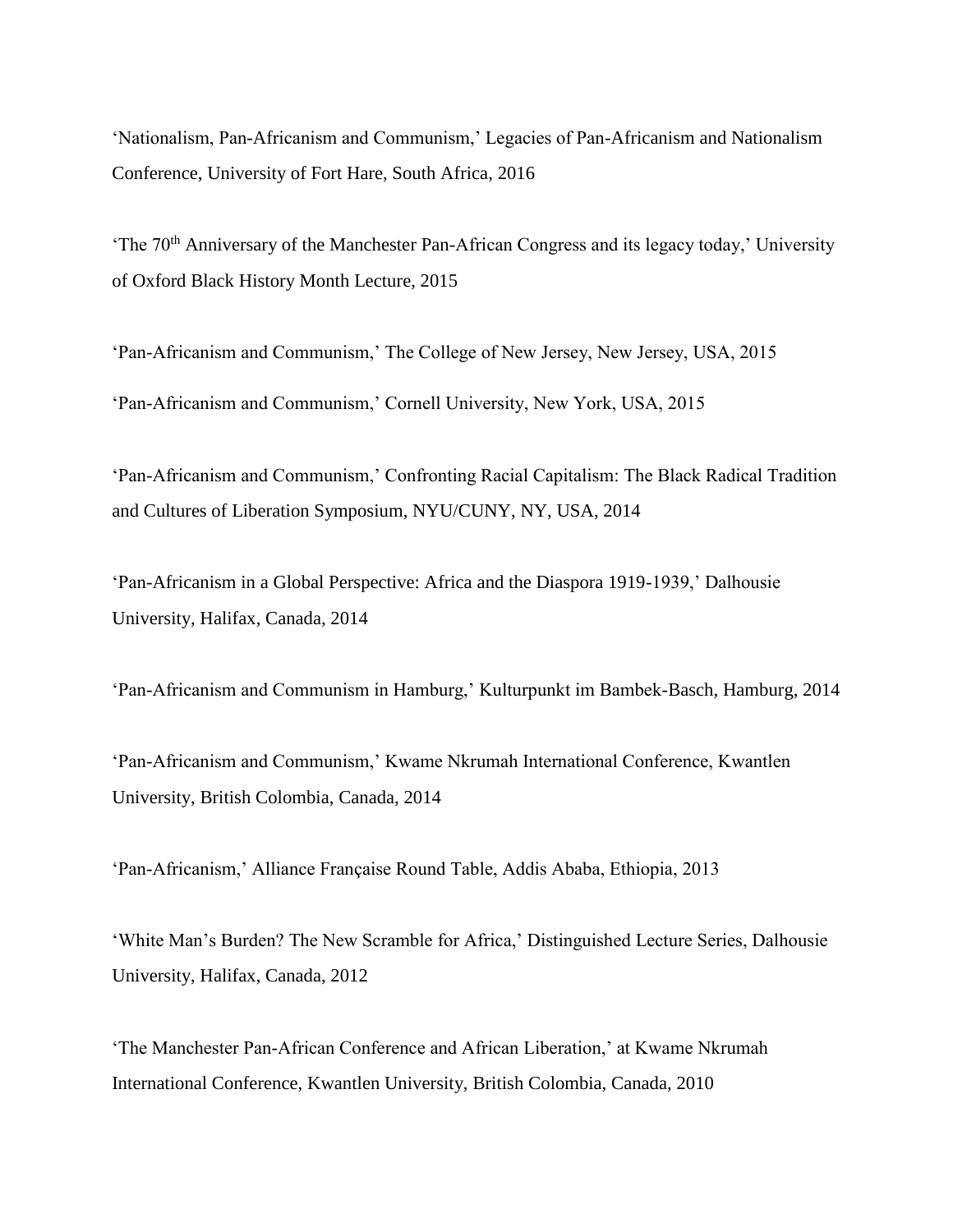'London and African Independence,' Africa@50, Greater London Authority, 2010

'Nigerian Anti-Colonial Nationalism in Britain,' University of Lagos, Nigeria, 2009

'Throwing off the Burden: Imperialism and the Roots of Conflict in Africa,' Public Lecture, Dalhousie University, Halifax, Canada, 2009

'The Pan-African Movement,' St Mary's University, Halifax, Nova Scotia, Canada, 2009

'The West African Students' Union: A Photographic History,' St Anthony's College, Oxford University, UK, 2009

'Africans and the Slave Trade,' University of Northampton, UK, 2008

'The Presence of Black People in Britain before the Windrush,' Bucks New University, UK, 2008

'Perspectives on the History of West Africa, South of the Sahara Before the Transatlantic Slave Trade, National Maritime Museum, London, 2007

'An examination of the wider historical context of the abolition of the Transatlantic Slave Trade,' BBC Radio London, British Library, London, 2007

**'**Combating Racism and the Issue of Reparations' at the African Union-Caribbean Diaspora Conference, London, 2007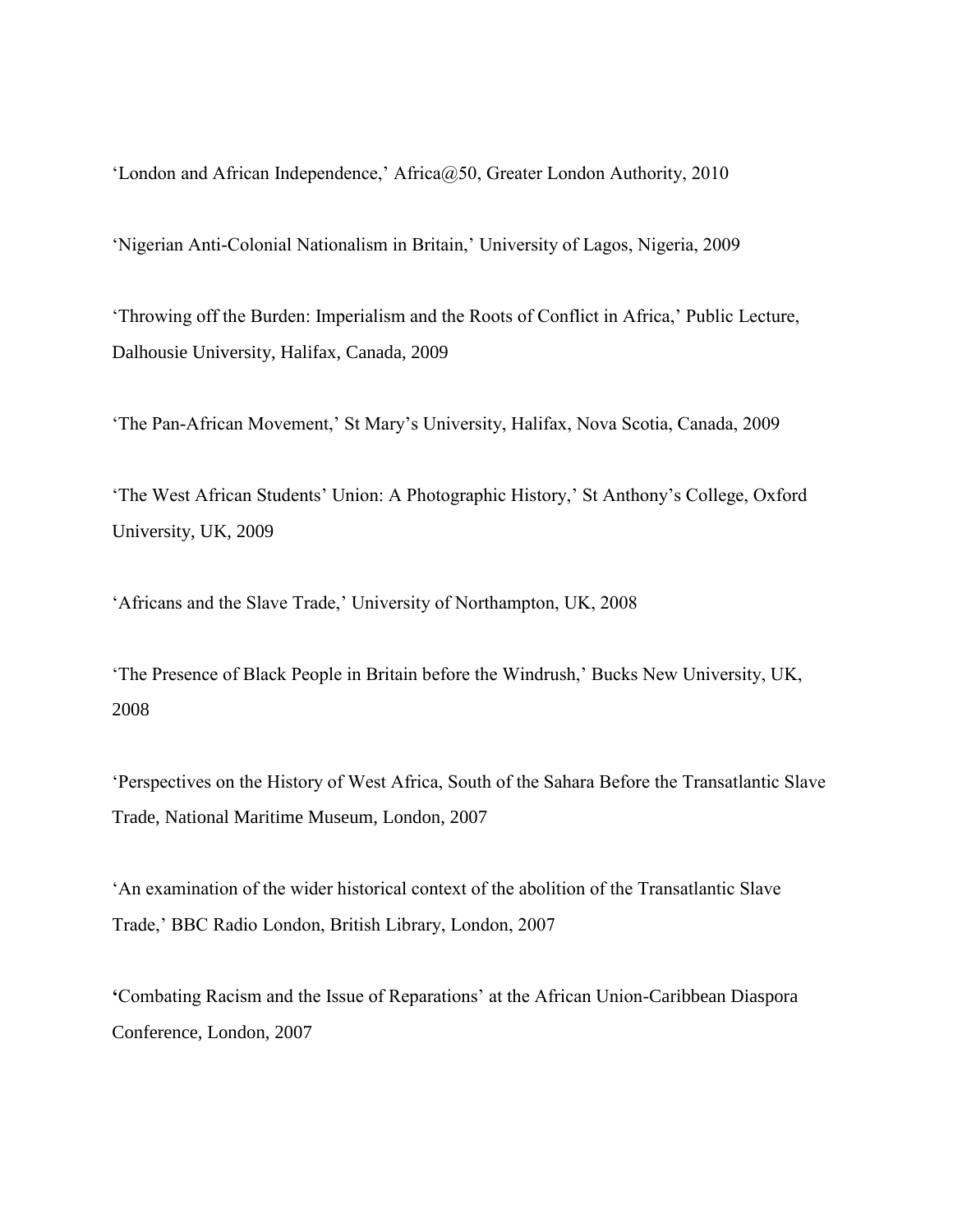The Legacy of Olaudah Equiano and the African Abolitionists, University of Cambridge, 2007

'A Common History? Black History in Britain and the US,' Birmingham Southern University, Birmingham, Alabama, USA. 2007

'The African Diaspora, 'Development' and Modern African Political Theory' Subaltern Voices seminar, University of Alberta, Edmonton, Canada, 2006

'African Captivity - The Unique and the Universal' – Keynote Address at Captivity: Babylon to Guantanamo Bay Conference, University College, London University, 2005

'The Future of Black History,' Inaugural Lecture Address, Black Pasts, Birmingham Futures, Annual Black History Lecture, Central Library, Birmingham, 2004

A Common History? Black History in Britain and the US,' North Carolina A&T State University, Greensboro, North Carolina, USA, 2003

'Linking Partnerships of Diversity,' Arizona State University, Phoenix, Arizona, USA, 2003

'Centering Britain in the African Diaspora,' University of Arizona, Tuscon, Arizona, USA, 2002

'The African Diaspora in Britain,' Dartmouth College, New Hampshire, USA, 2000

'African Peoples Contribution to Britain,' 2nd Annual Africana Studies Lecture, SUNY (Potsdam), New York, USA, 2000

'Paul Robeson in Britain,' at the Black Radical Congress Celebrates the Centennial Birthday of Paul Robseon, Schomburg Centre, New York Public Library, USA, 1998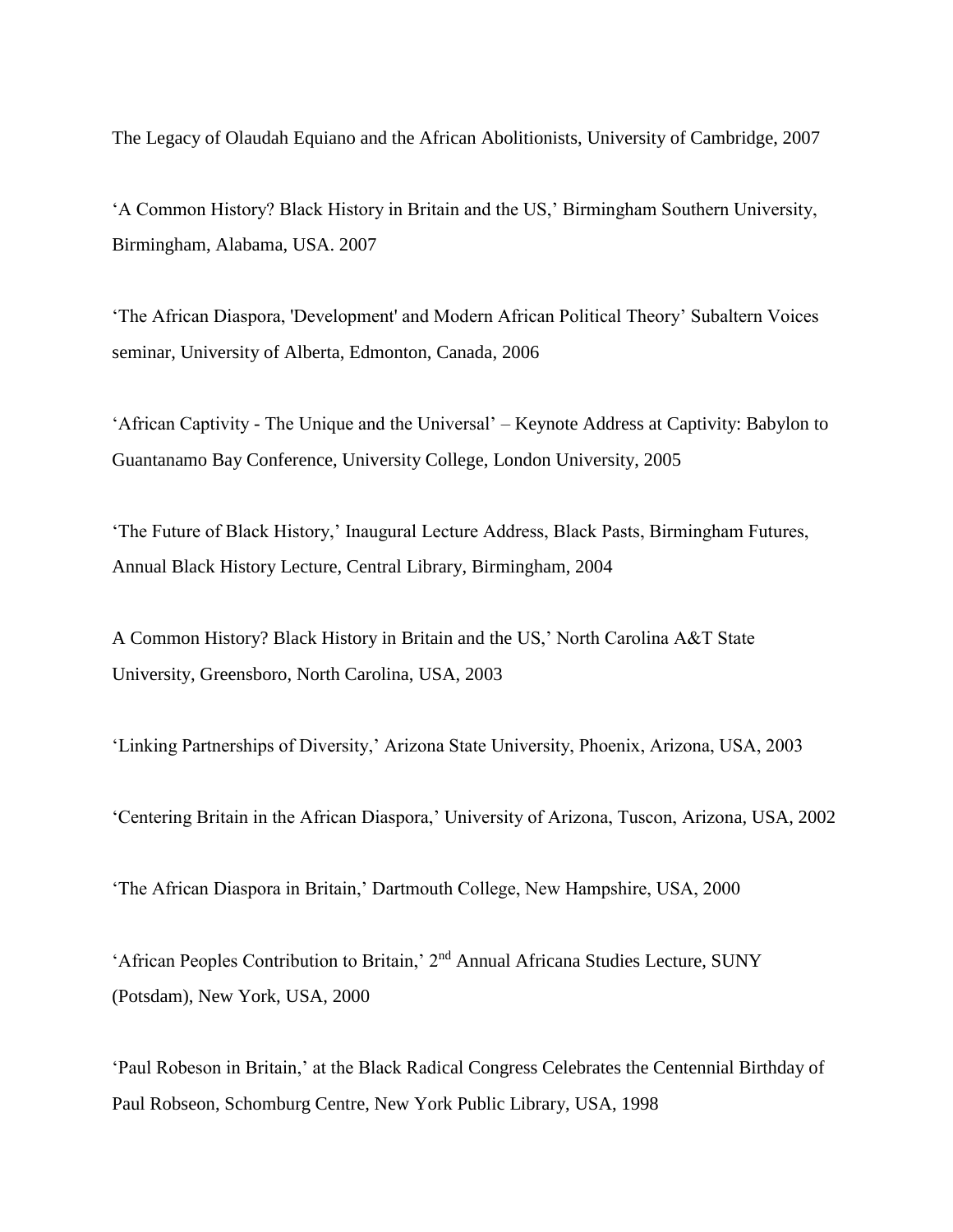#### **Conference Papers:**

Pan-Africanism,' Global Africa Workshop, Rutgers University, New Jersey, USA, 2015

'Nationalism, Pan-Africanism and Communism: African Student Politicians in Britain 1900- 1965,' *Casa dos Estudantes do Império: histórias, memórias, legados* (The House of Students from the Empire: histories, memories, legacies) Conference, Lisbon, Portugal, 2015

'Pan-Africanism, Communism and the Falsification of History,' Fifth World Socialism Forum, Beijing, China, 2014

'Pan-Africanism, Communism and the Falsification of History,' International Academic Symposium on Mao Zedong and the Mass Line, Xiangtan, China, 2014

'Pan-Africanism, Communism and Anti-colonialism in Europe 1919-1939,' World and Global History Conference, Paris, France, 2014

'Defining Pan-African Histories,' Becoming Pan-African Conference, Addis Ababa, Ethiopia, 2013

'The Comintern and the Liberation of Africa and the African Diaspora 1919-1939,' Penser L'Emancipation, University of Lausanne, Lausanne, Switzerland, 2012

'A Militant Organisation of Negro Workers? The Negro Welfare Association, 1919-1939,' Historical Materialism Conference, SOAS, London, 2012

'Pan-African Encounters in Britain, 1900-1960' at International Seminar – Black Organisations in the Atlantic Space: Circulations, Practices and Relations, University of Paris 7, France, 2010

'The Bicentenary in Britain: Celebration, Commemoration, or "Wilberfest"? at Routes to Freedom: Reflections on the Bicentenary of the Abolition of the Slave Trade, University of Ottawa, Canada, 2008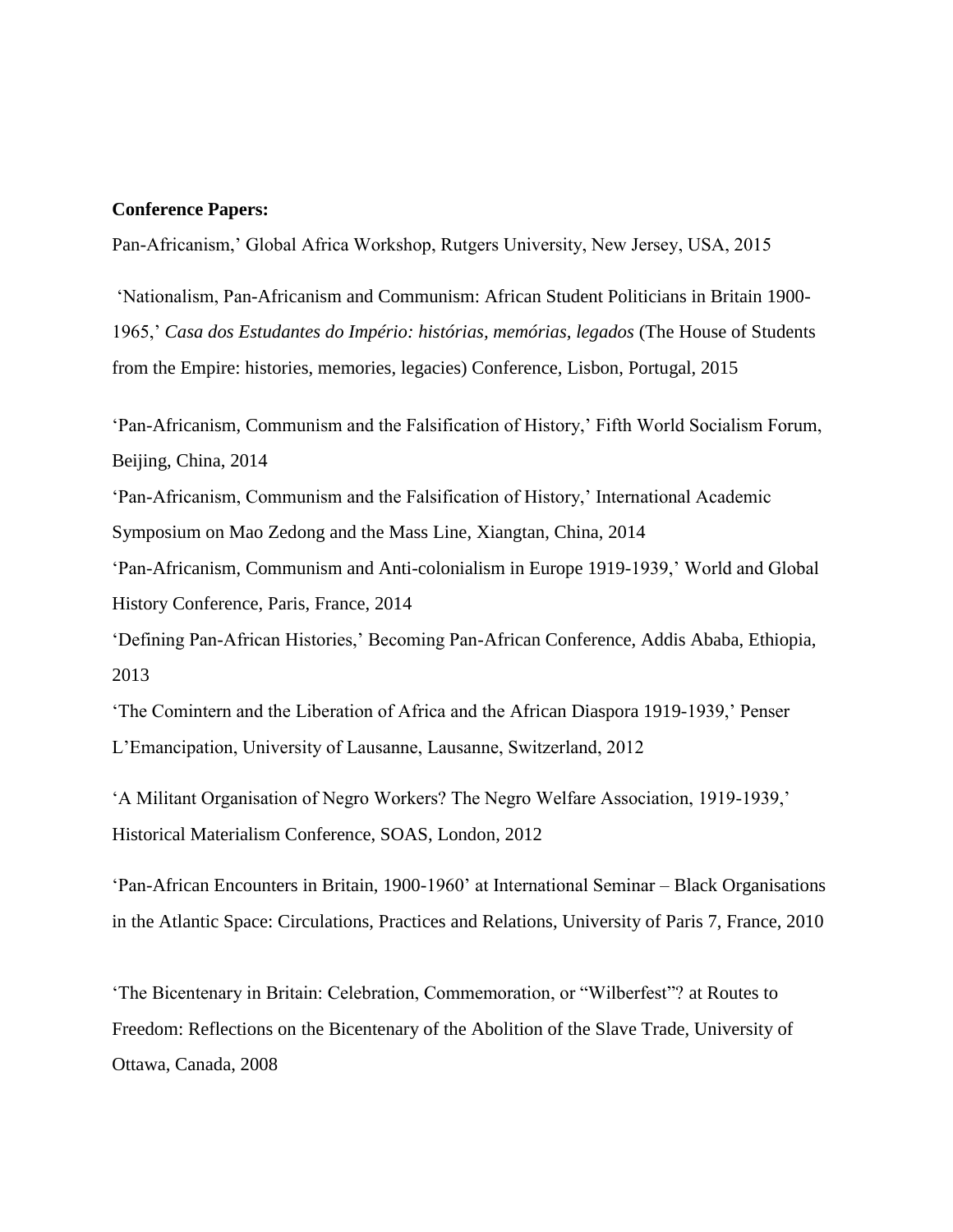William Ansah and the Slave Trade,' at Between Worlds: Culture, Biographies, Spectacle conference, National Portrait Gallery, London, 2007

'Combating Eurocentrism in Democratisation and Development,' at Reflections on 50 Years – a Symposium on Ghana, SOAS, London University, 2007

'The Bicentenary: Celebration, Commemoration, or "Wilberfest"? at Remembering Slave Trade Abolitions Conference, Newcastle University, 2007

'The First International Conference of Negro Workers,' at Belonging in Europe Conference, UCL, London University, 2007

'Empowerment and Representative Democracy' at the Prospects for Democracy Conference, Columbia University, USA, 2006

'George Padmore and the Politics of the 1945 Manchester Pan-African Congress' at The Life and Times of George Padmore: Black Radicalism in the Twentieth Century International Seminar, University of the West Indies, St Augustine, Trinidad, 2003

'Africans and the Anti-Colonial Struggle in Britain' at Blacks and Asians in the Making of the Modern World - An International Conference, Boston University, USA, 2003

'Pan-Africanism and Internationalism in 1945' at North American Labour History Conference, Wayne State University, Detroit, USA, 2002

'The Committee of African Organisations' at Post-Imperial Britain Conference, Institute of Historical Research, London, 2002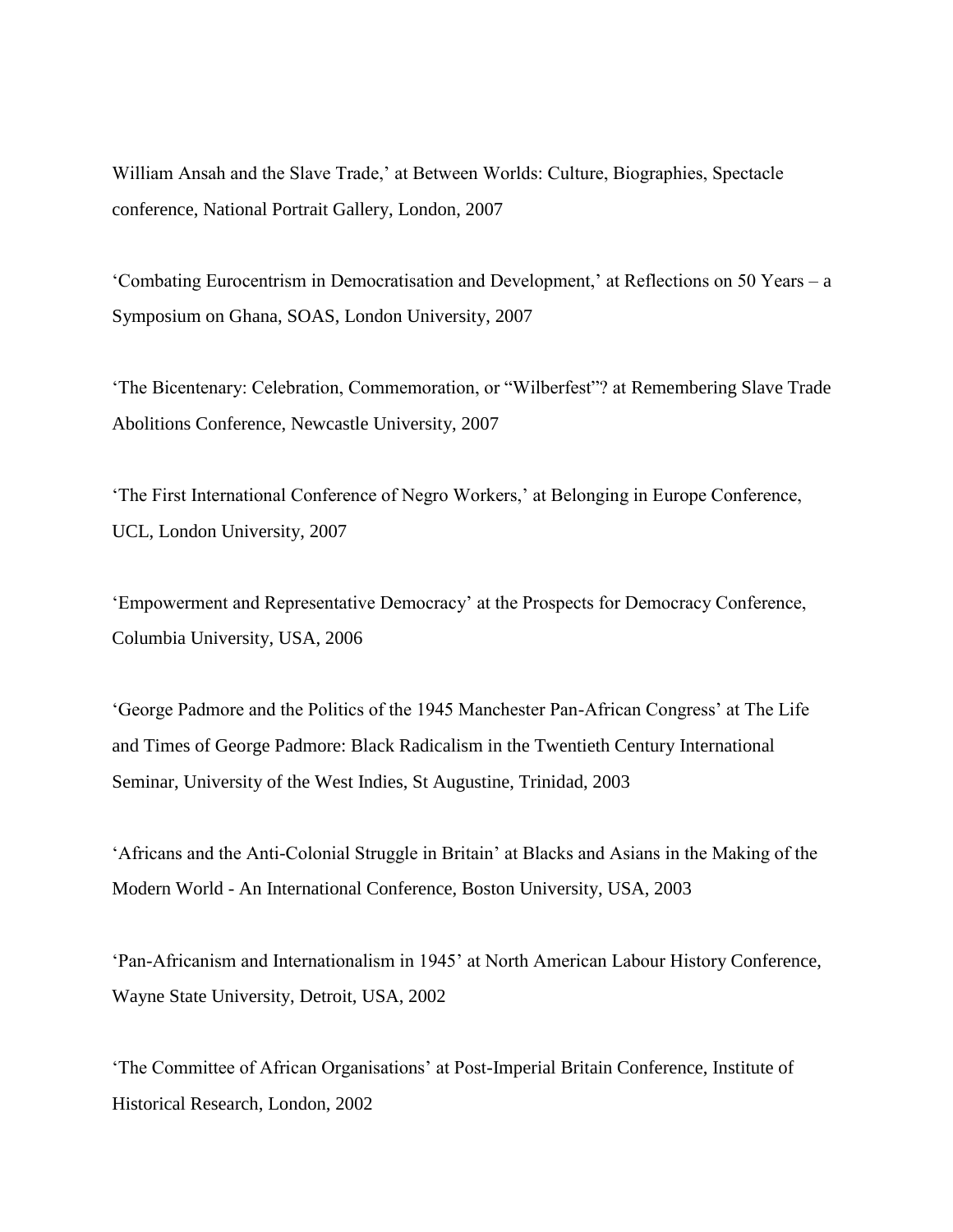'Amy Ashwood Garvey and the Nigerian Progress Union,' at Gendering the Diaspora: Women, Culture and Historical Change in the Caribbean and the Nigerian Hinterland, Dartmouth College, Hanover, NH, US, 2002

'In the Heart of the Empire: Nigerian Anti-Colonial Activity in Britain 1900-60' at Nigeria in the 20th Century Conference, University of Texas-Austin, USA, 2002

'Forgotten Comrades - Desmond Buckle and the African Marxists', at "People of a Special Mould?" International Conference on Comparative Communist Biography and Prosopography, University of Manchester, 2001

'Pan-Africanism and Internationalism in 1945' at Henry Sylvestre-Williams and Pan-Africanism: A Retrospection and Projection Conference, University of the West Indies, St Augustine, Trinidad, 2001

'Communism and Anti-Colonialism Amongst Africans in Britain in the 1940s and 1950s', Black Perspectives on Post-War British History, University College, London, 2000

'Robeson and the "Discovery "of Africa' at *Paul Robeson and Africa Conference*, Rutgers University, New Brunswick, United States, 1999

'Paul Robeson and Africans in Britain' and conference programme *A Celebration of the Life of Paul Robeson,* Paul Robeson Centenary Conference, School of Oriental and African Studies, London University, 1998

Pan-African Labour and the Founding of the World Federation of Trade Unions', at *Racializing*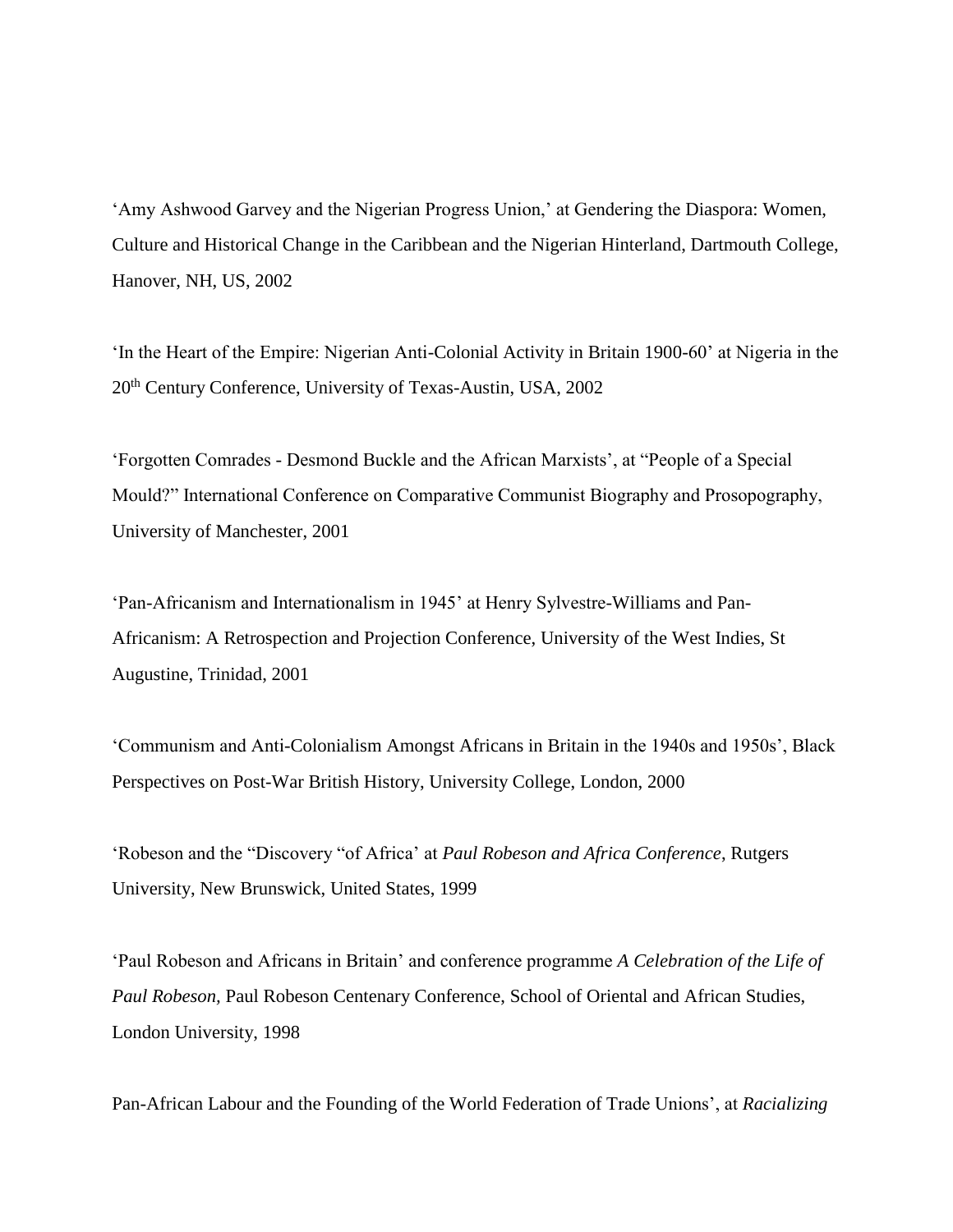*Class, Classifying Race*, Conference on Labour and Difference in Africa, USA and Britain, Oxford University, 1997

'Adwa and Ethiopia, Symbols of African Resistance and Independence', Centenary of the Battle of Adwa Conference, School of Oriental and African Studies, London, 1996

'A History of Black People in Britain' at *Reclaiming History: Britain's Black Communities*, Middlesex University, London, 1995

**'**The Nigerian Progress Union', at African Studies Association Conference, Bristol, 1995

'Pan-Africanism and the Labour Movement' at *Africa and the World - The 1945 Pan-African Congress and its Aftermath*, Manchester, 1995

'What About the Workers: Pan-Africanism and the Labour Movement in 1945' at the British Sociology Association Annual Conference, Leicester University, 1995

### **Experience of Research Supervision (at Middlesex University)**

Director of Studies for Ph.D 'Ethno-nationalism versus Political Nationalism in Ghanaian Politics' Awarded 2001

Director of Studies for M.Phil/Ph.D (2005-2009) The presence and impact of the black population in Tudor England with reference to the 1601 proclamation (my post was made redundant after four years supervision)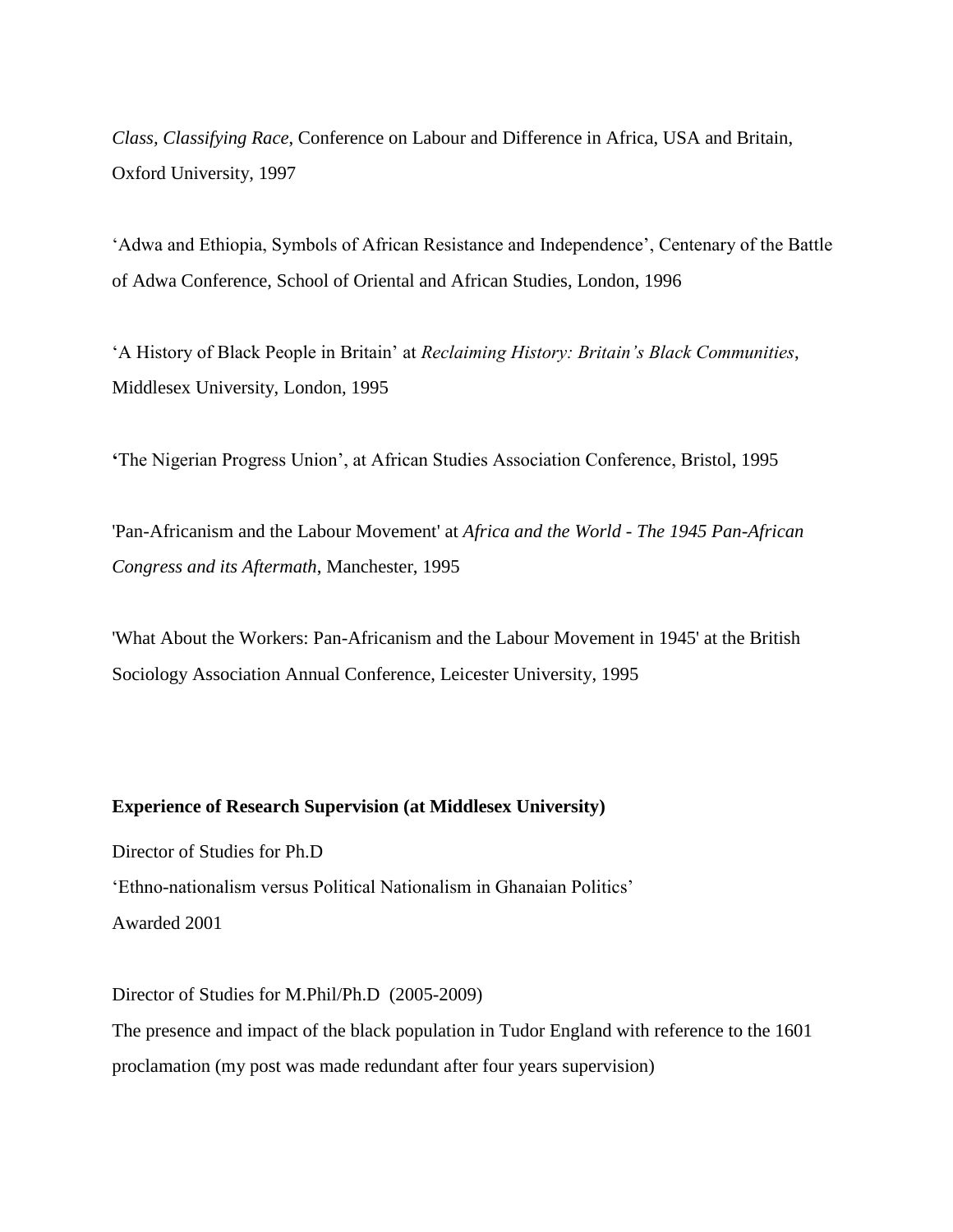Director of Studies for MA by Research Black Workers and Politics in Martinique 1870-1914 Awarded 2010

Director of Studies for MA by Research

'The Life and Work of Theophilus Scholes

Awarded 2003

# **Experience of Research Supervision (at University of Chichester)**

## Director of Studies for PhD

'Our Movement is One: African Contributions from London Between 1989 to 2014 in Charting the Historical Trajectory of the International Social Movement for African Reparations (ISMAR)**'**

Current student

Director of Studies for PhD

'The Thinkers of the Race': thoughts on Freedom in the Pan-African Network of Paulette Nardal and George Padmore'

Current student

# Director of Studies for MPhil/PhD

'Afrocentric Organisations in Britain – 1975-2015'

Current student

# Director of Studies for MPhil/PhD

'A Study in the Transformation of the Caribbean Left: The Case of the People's Progressive Party of Guyana, 1992–Present'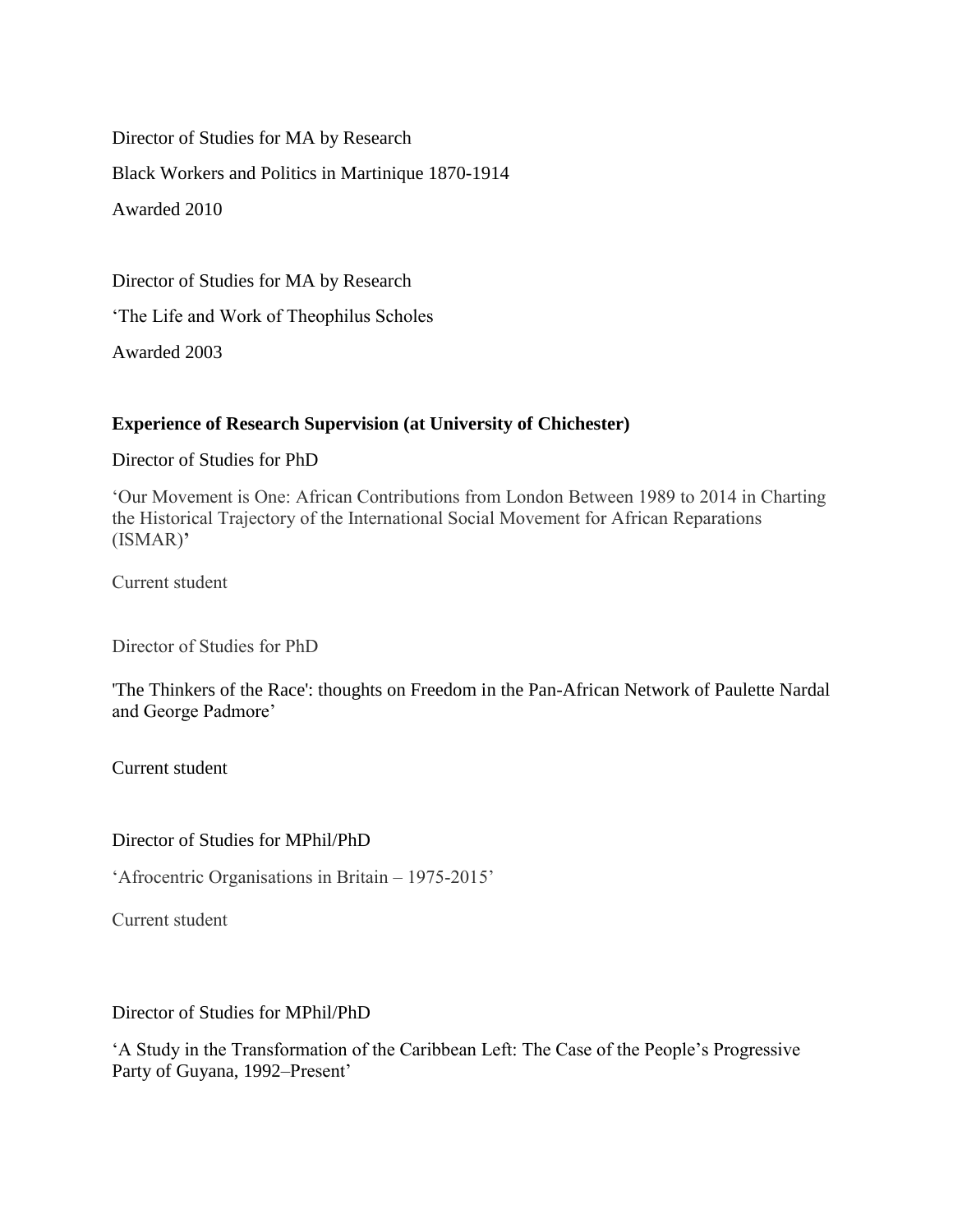Current student

### **External examining:**

PhD thesis, University of London, 2014

Race, Class and Resistance in Three Caribbean Novels

Ph.D thesis, University of London, 2009

'Until South Africa is Free, We Shall Not Be Free!' Black British Solidarity With The Anti-Apartheid Struggle During the 1980s

Ph.D thesis, University of Sheffield, 2008 'Black was the colour of our fight.' Black Power in Britain, 1955-1976

Ph.D thesis, University of London, 2007 The Intellectual thought of Kwame Nkrumah

Ph.D thesis, University of Sheffield, 1997 Mixed Racial Identity in the City of Liverpool

### **Consultancy:**

Member of Acquisitions Sub-Committee Black Cultural Archives, London, 2012- Consultant and contributor to Understanding Slavery Initiate website, National Maritime Museum, London, 2009-2010 Member of Advisory Committee for *War to Windrush* Exhibition, Imperial War Museum,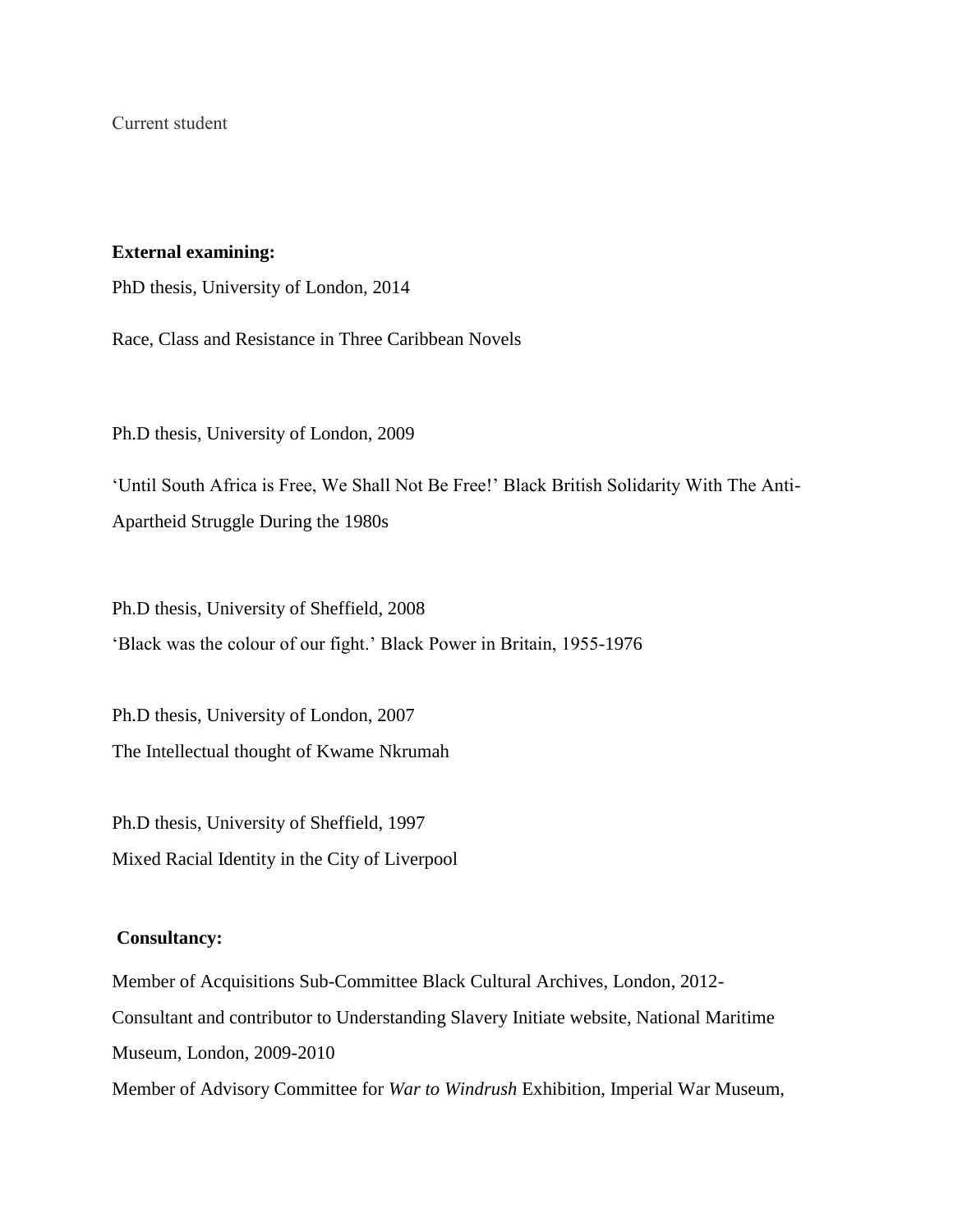London, 2007

Member of Advisory Committee for *London, Sugar and Slavery* exhibition, Museum in Docklands, London, 2007-2008 Consultant to International Slavery Museum, Liverpool, UK, 2006-2007 Member of Advisory Committee for new galleries, Museum of London, 2005-2007 Member of Steering Group, London Museums Agency, *Holding Up The Mirror* Report, 2003 Consultant and contributor to 'Breaking the Silence' Project/Learning About the Trans-Atlantic Slave Trade website, sponsored by UNESCO, Anti-Slavery International and the British Council, 2002 Consultant for BBC World Service website *The Story of Africa,* 2001

Consultant to National Museum and Archives of Black History and Culture, London, UK, 1997- 2007

### **Public engagement:**

### **Books**

*The History of African and Caribbean Communities in Britain* (Hove: Wayland/Hodder, 1995, reprinted 2005 and 2014)

*Nelson Mandela: Father of Freedom* (London: Hodder/Wayland 2000, reprinted 2008)

*African Migrations*, (Hove: Wayland, 1994)

### **Co-authored books**

(with Martin Spafford, Dan Lyndon and Marika Sherwood) *Explaining the Modern World: Migration* (London: Hodder Education, 2016)

### **Other publications**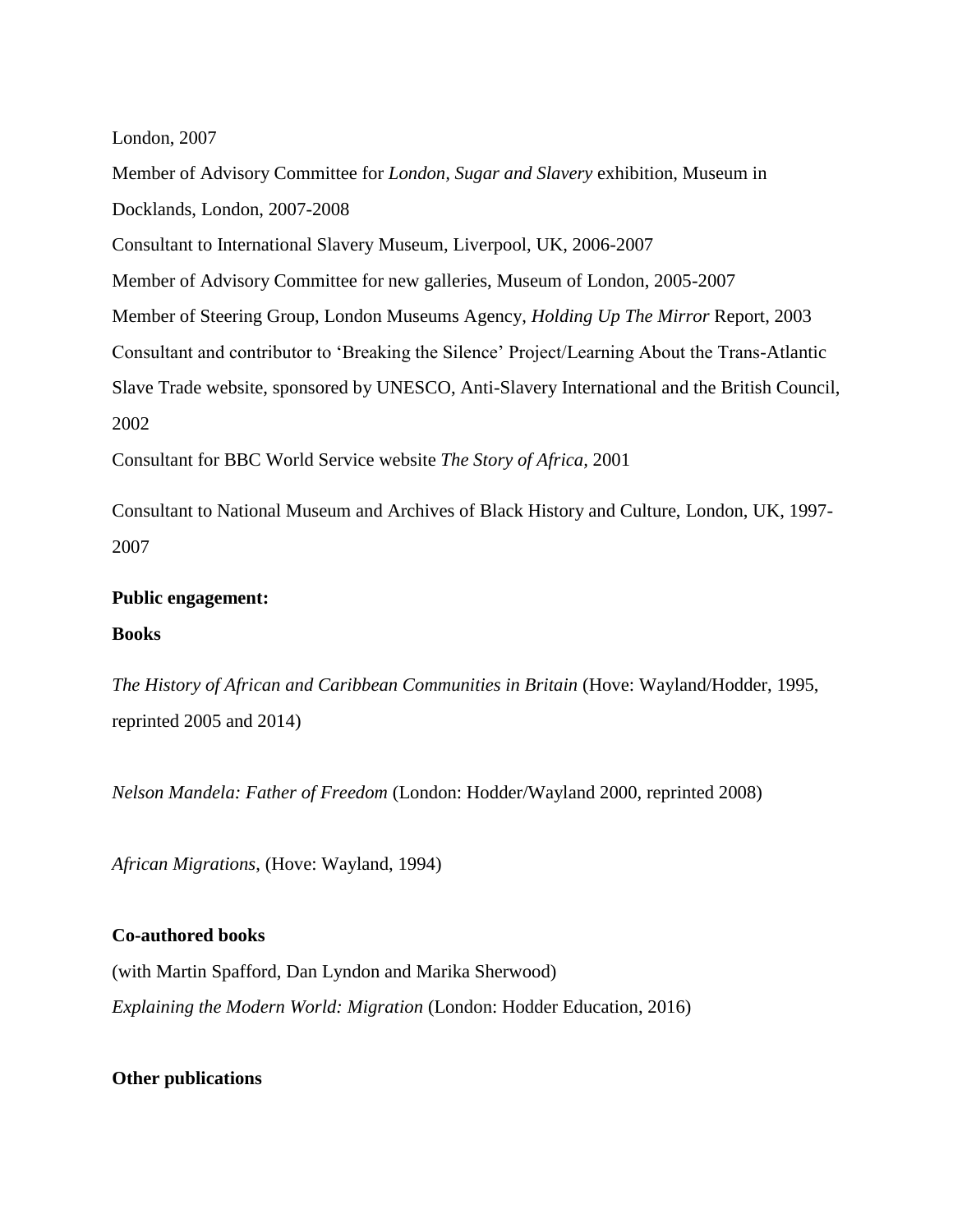'I discovered Africa in London' in *Barbershop Chronicles* programme, National Theatre, London, 2017

'Military intervention is just one characteristic of the new scramble for Africa' in *BBC World Histories*, 4 (June/July 2017) p.41

'The bipolar division of the world no longer exists but contention between the big powers continues' in *BBC World Histories*, 2 (February 2017) p.44

'What might be referred to as the domination of Europe might more properly be seen as the rise to dominance of the capitalist economic system' in BBC World Histories, 1 (December 2016/January 2017) p.38

### **Television Interviews**

*Forgotten Heroes*, BBC Wales, 2017 *Madness in the Desert: Paris to Dakar,* BBC 4, 2013 *Brazil – An Inconvenient History*, BBC, 2008 *Walter Tull: Forgotten Hero*, BBC 4, 2008

*Ebony Towers*, BBC 4, 2002

*Hidden Passions*, Channel 4, 2002

*Hidden History – Samuel Coleridge* Taylor, BBC Knowledge, 2000

*Hidden History – Harold Moody*, BBC Knowledge, 2000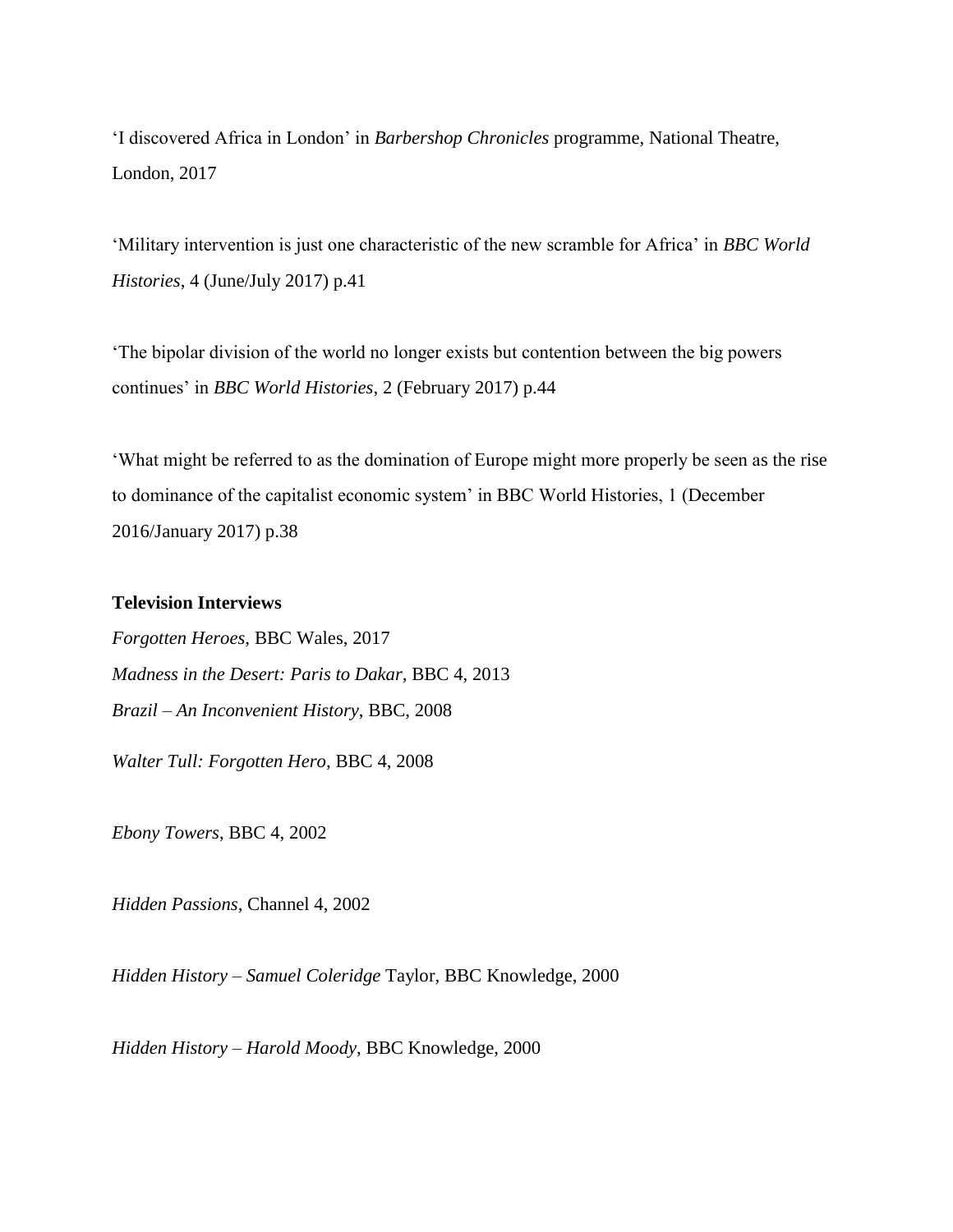*Britain's Slave Trade*, Channel 4, Channel, 1999

*Paul Robeson – Here I Stand*, PBS (US), 1999

*Joseph Emidy - The Lost Composer*, HTV, 1997

*Hidden Empire* - 'A Son of Africa - The Slave Narrative of Olaudah Equiano', BBC 2, 1996

#### **Radio Interviews**

*Revolution in Ideas*, BBC Radio Four, 2017 *Making History*, BBC Four, 2016

*The Bicentenary* Radio Adelaide (Australia), 2007

*Slavery and Abolition*, Voice of Cape Radio (South Africa), 2007 *The Instant Guide to the British Transatlantic Slave Trade* – BBC World Service, 2007 *Passage of Time - Uncovering the Untold Histories of the Transatlantic Slave Trade*, Radio London, 2007

*Meeting of Minds –The Fifth Pan-African Congress*, BBC Radio 3, 2006 *The Great Debates: Martin Luther King and Malcolm X*, BBC Radio 4, 2006 *The Story of Africa*, BBC World Service, 2001

### **Online Articles, Interviews and Podcasts**

Pan-Africanism and Communism: An Interview with Hakim Adi HYPERLINK "http://salvage.zone/online-exclusive/pan-africanism-and-communism-an-interview-with-hakimadi/" http://salvage.zone/online-exclusive/pan-africanism-and-communism-an interview-withhakim-adi/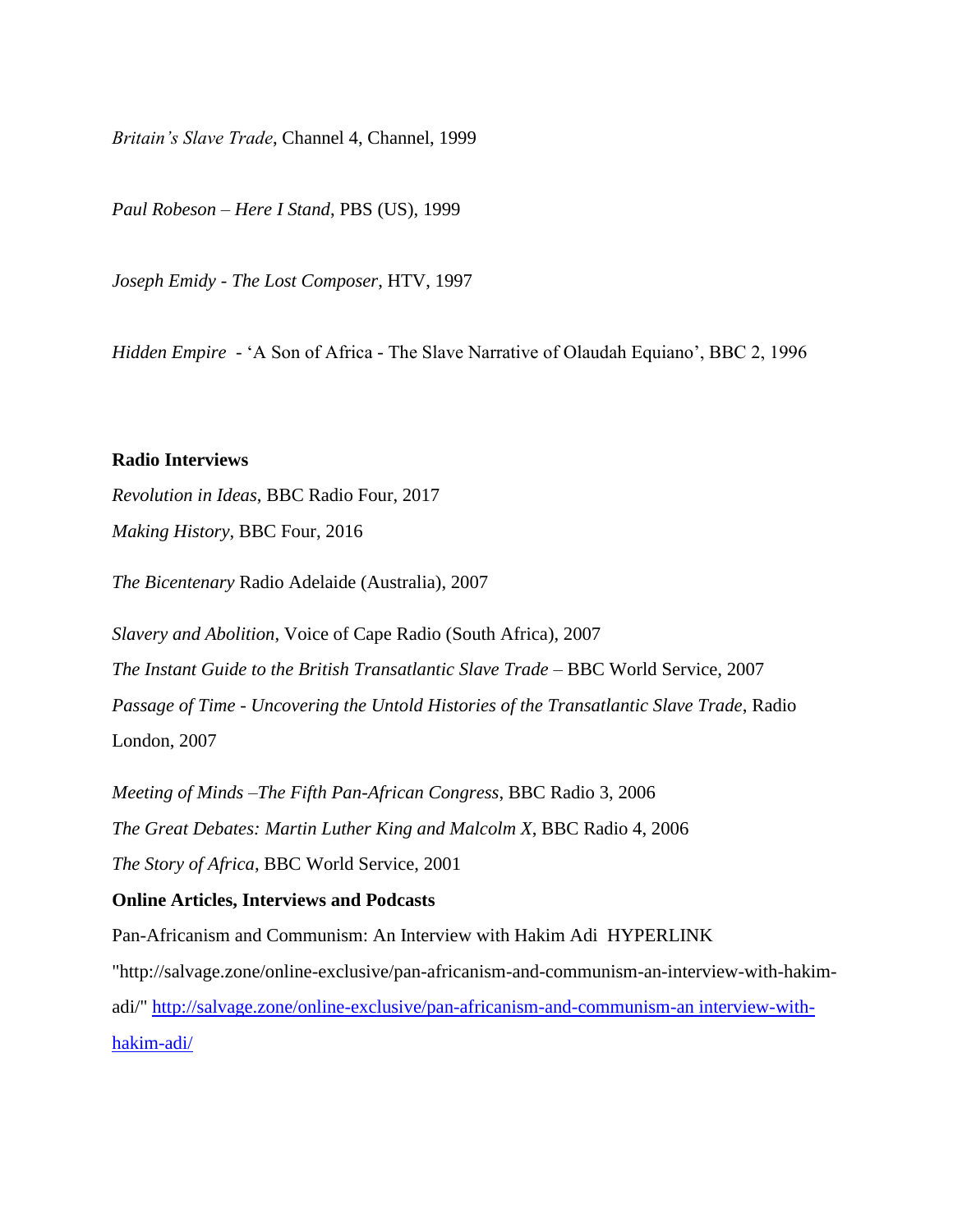'The Russian Revolution, Africa and the Diaspora,' HYPERLINK "https://www.aaihs.org/therussian-revolution-africa-and-the-diaspora/" https://www.aaihs.org/the-russian-revolution-africaand-the-diaspora/

The Young Historians Project with Britain: An Interview with Hakim Adi HYPERLINK "https://www.aaihs.org/the-young-historians-project-in-britain-an-interview-with-hakim-adi/" https://www.aaihs.org/the-young-historians-project-in-britain-an-interview-with-hakim-adi/ Roundtable on Pan-Africanism and Communism HYPERLINK

"https://www.aaihs.org/introduction-roundtable-on-pan-africanism-and-communism-by-hakim-

adi/" https://www.aaihs.org/introduction-roundtable-on-pan-africanism-and-communism-byhakim-adi/

'The New Scramble for Africa,' HYPERLINK "http://www.e-ir.info/2013/04/15/the-new-

scramble-for-africa/" http://www.e-ir.info/2013/04/15/the-new-scramble-for-africa/

**'**The New Scramble for Africa,' (in three parts) Multicultual Politic, 2013

HYPERLINK "http://www.youtube.com/watch?v=-kyvKENQOkI"

http://www.youtube.com/watch?v=-kyvKENQOkI

HYPERLINK "http://www.youtube.com/watch?v=b\_Walvd8njU"

http://www.youtube.com/watch?v=b\_Walvd8njU

HYPERLINK "http://www.youtube.com/watch?v=8aLpkSOHO1Y"

http://www.youtube.com/watch?v=8aLpkSOHO1Y

An Introduction to 19<sup>th</sup> Century African and Caribbean British History HYPERLINK

"http://www.history.org.uk/resources/student\_resource\_5143,5187\_146.html"

http://www.history.org.uk/resources/student\_resource\_5143,5187\_146.html

An Introduction to 20<sup>th</sup> Century African and Caribbean British History HYPERLINK

"http://www.history.org.uk/resources/student\_resource\_5143,5188\_146.html"

http://www.history.org.uk/resources/student\_resource\_5143,5188\_146.html

'To What Extent is Britain Post-colonial,' HYPERLINK "http://www.e-ir.info/2012/10/03/to-

what-extent-is-britain-post-colonial/" http://www.e-ir.info/2012/10/03/to-what-extent-is-britainpost-colonial/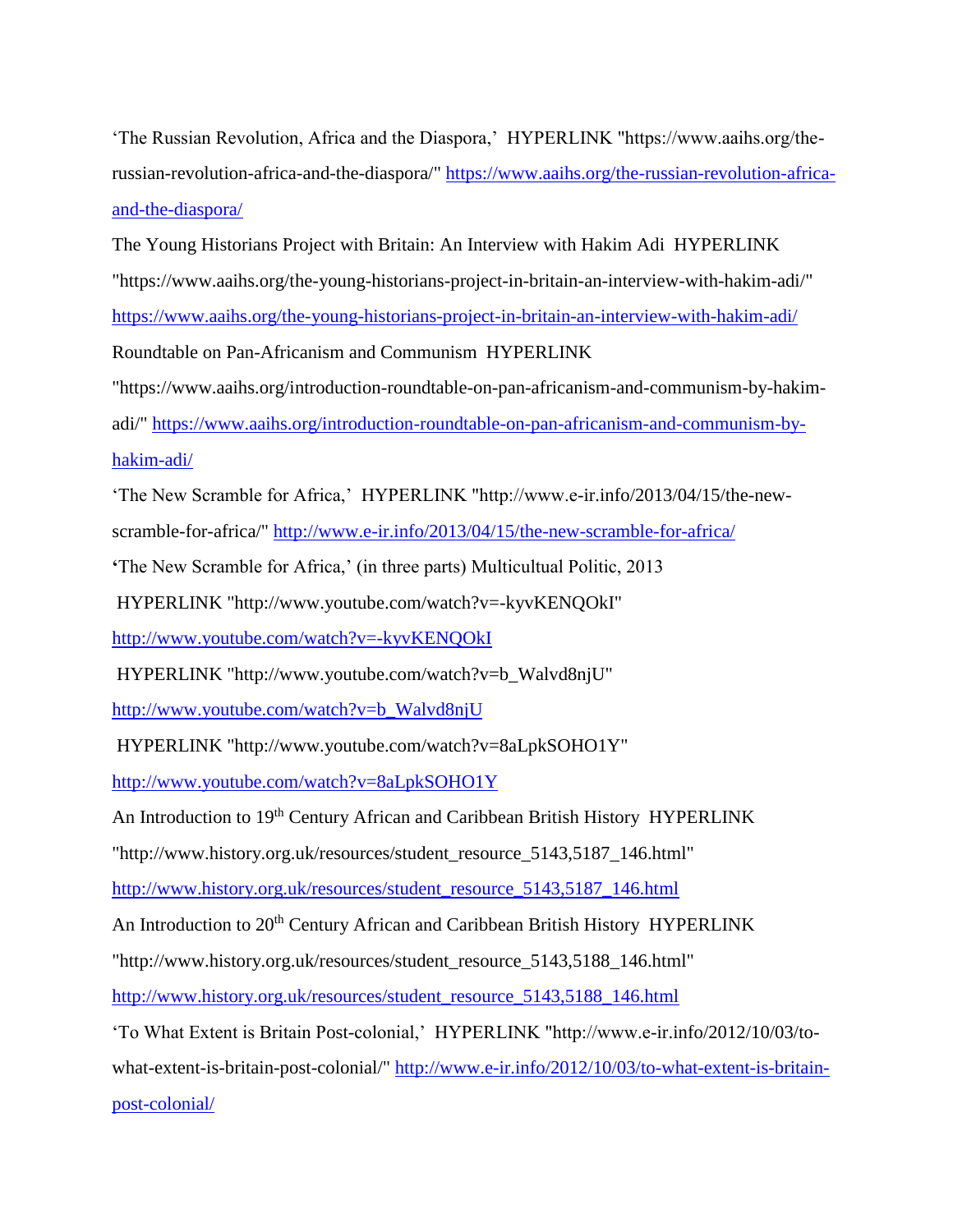'London, Slavery and Abolition,' BBC London

# HYPERLINK

"http://www.bbc.co.uk/london/content/articles/2007/03/23/abolition\_hakim\_adi\_feature.shtml"ht tp://www.bbc.co.uk/london/content/articles/2007/03/23/abolition\_hakim\_adi\_feature.shtml 'Africa and the Transatlantic Slave Trade,' BBC History in Depth **HYPERLINK** "http://www.bbc.co.uk/history/british/abolition/africa\_article\_01.shtml"http://www.bbc.co.uk/his

tory/british/abolition/africa\_article\_01.shtml

**'**An examination of the wider historical context of the abolition of the Transatlantic Slave Trade,' BBC London,

# HYPERLINK

"http://www.bbc.co.uk/london/content/articles/2007/03/16/passage\_of\_time\_feature.shtml"http:// www.bbc.co.uk/london/content/articles/2007/03/16/passage\_of\_time\_feature.shtml

# **Funding awarded from external sources**

Harriet Tubman Research Institute, Canada, 2013

The Major Collaborative Research Programme, 'Slavery, Memory, Citizenship,' of the Social Sciences and Humanities Research Council of Canada, 2013

Research Fellowship, MARBL, Emory University, Atlanta, USA, 2011

British Academy/Leverhulme Trust Senior Research Fellowship, 2008-2009

British Academy Small Research Grant, 2006

Thornley Bequest Fund, University of London, 1996